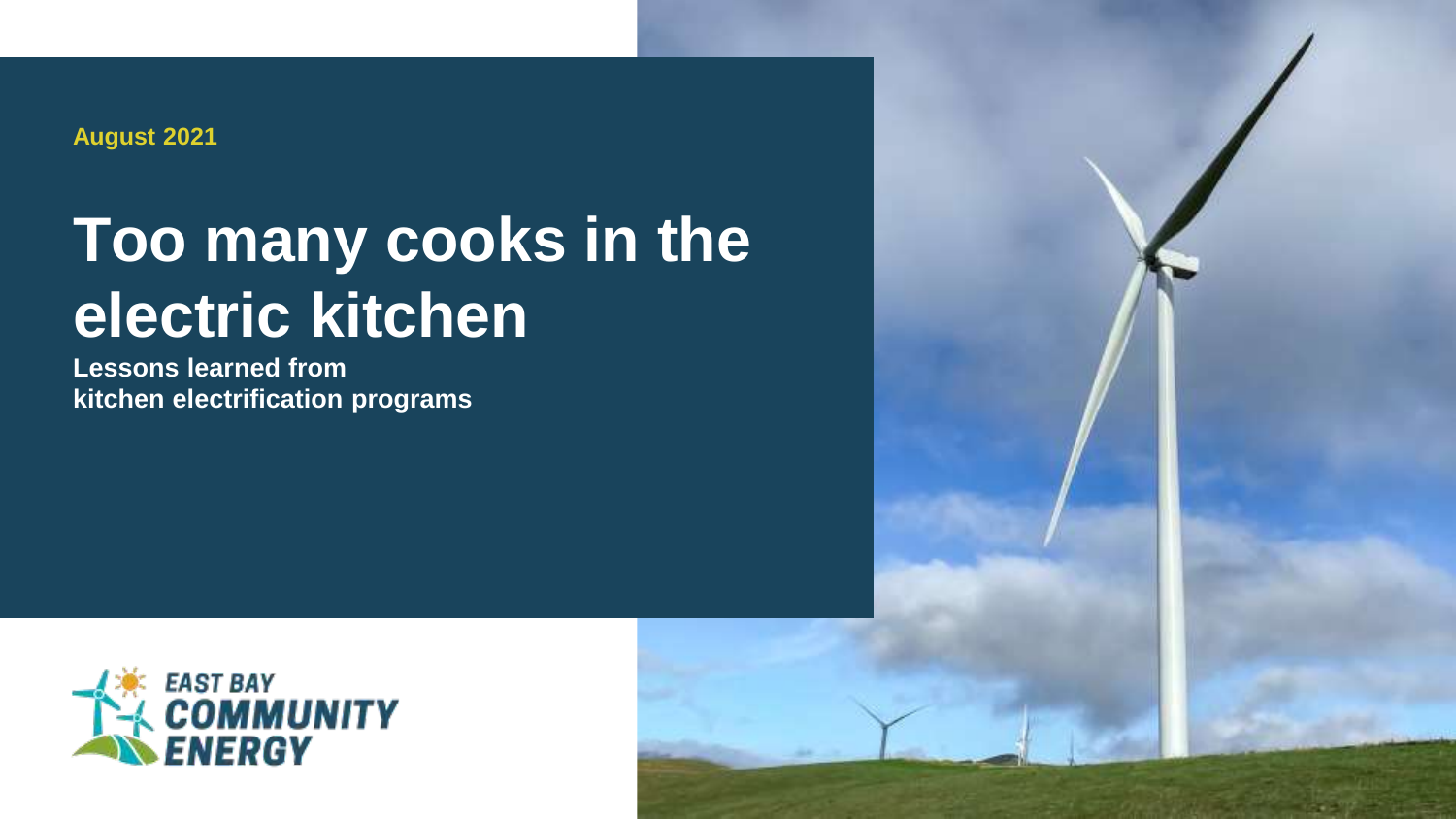## **What is EBCE?**

**East Bay Community Energy (EBCE) is our local power supplier committed to providing Alameda County and the city of Tracy with cleaner, greener electricity at lower rates. EBCE reinvests earnings back into the community to create local green energy jobs, local energy programs, and clean power projects.**



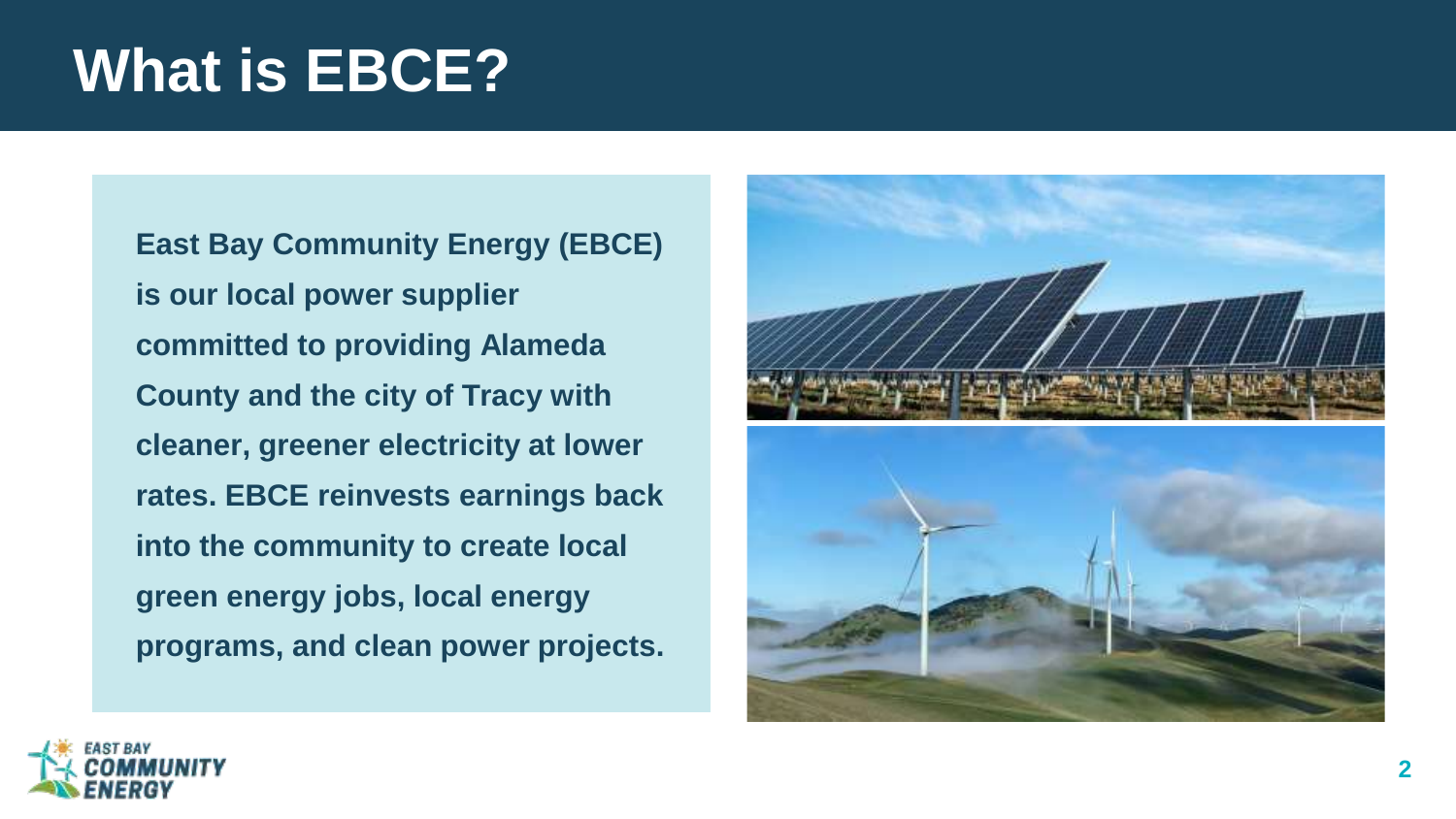## **Who we're serving**



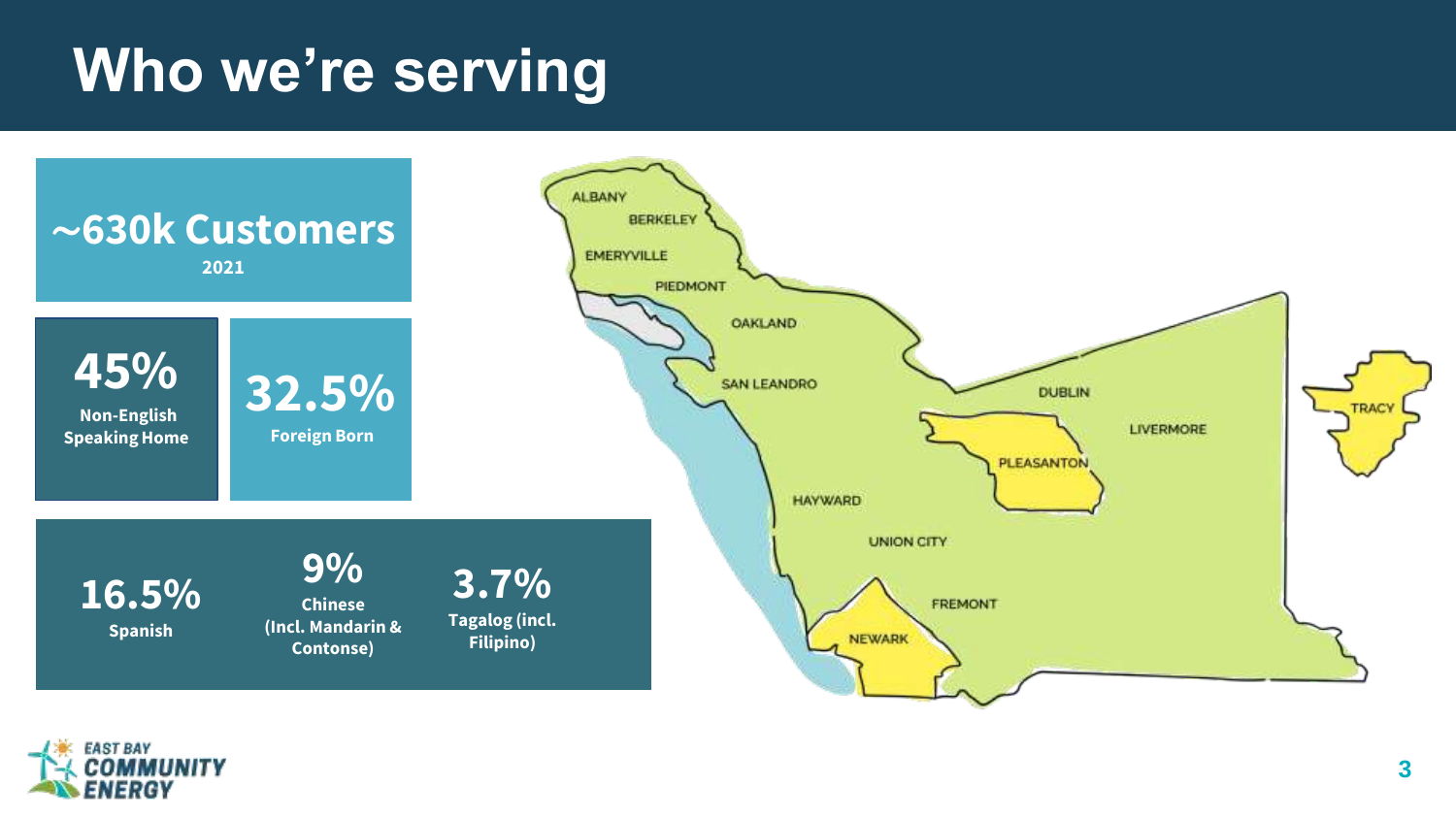# **Who we're serving**





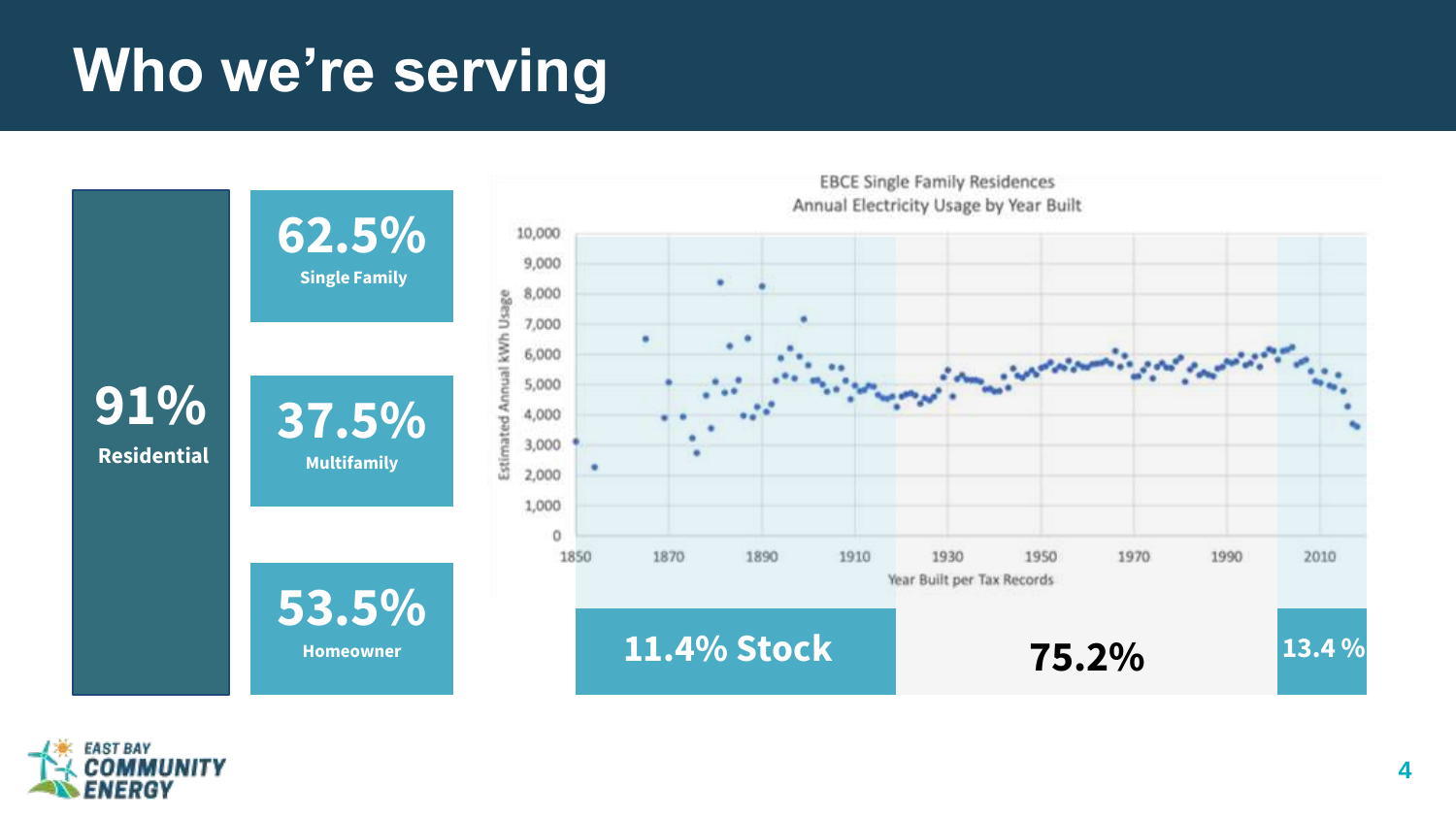# **Program Offerings & Activities Kitchen Electrification**

## **Commercial Induction Rebate**

Manufacturer-independent rebate and technical assistance for commercial induction installations. Ranges, Cooktops, woks.

> Restructured from a commissary kitchen grant program.

#### **Incentive**

Up to \$15,000 project costs, first 5 projects. \$7,500 after.

Up to \$2,500 required electrical upgrades

Up to \$400 per portable unit, max 2.

Technical Assistance

## **City Induction Cooktop Lending**

Portable Induction Cooktop lending directly to residents in partnership with member cities. EBCE donated 2x kits with cities administering to residents.

2 Cities Actively Lending, 6 Pending.

### **Induction Cooking Kits**

Cooktop - Max Burton 1800W Single Element

- 1 Induction-Compatible Pot
- 1 Induction-Compatible Pan

Printed Induction Recipe Card

Printed Induction Education Card

### **Chef Engagement & Education Switch is On**

Sponsored cooking videos with local chefs and targeted engagement with commissary kitchens and foodservice vendors.

### **Chef Induction Videos**

Reem Assil, Reem's Kitchen Nite Yun, Nyum Bai Hanif Sadir, Komaaj



Partner to the Building Decarbonization Coalition's consumer education campaign and subgroup to enhance kitchen electrification efforts..

Direct-to-consumer decarbonization awareness, education, and resource connecting.



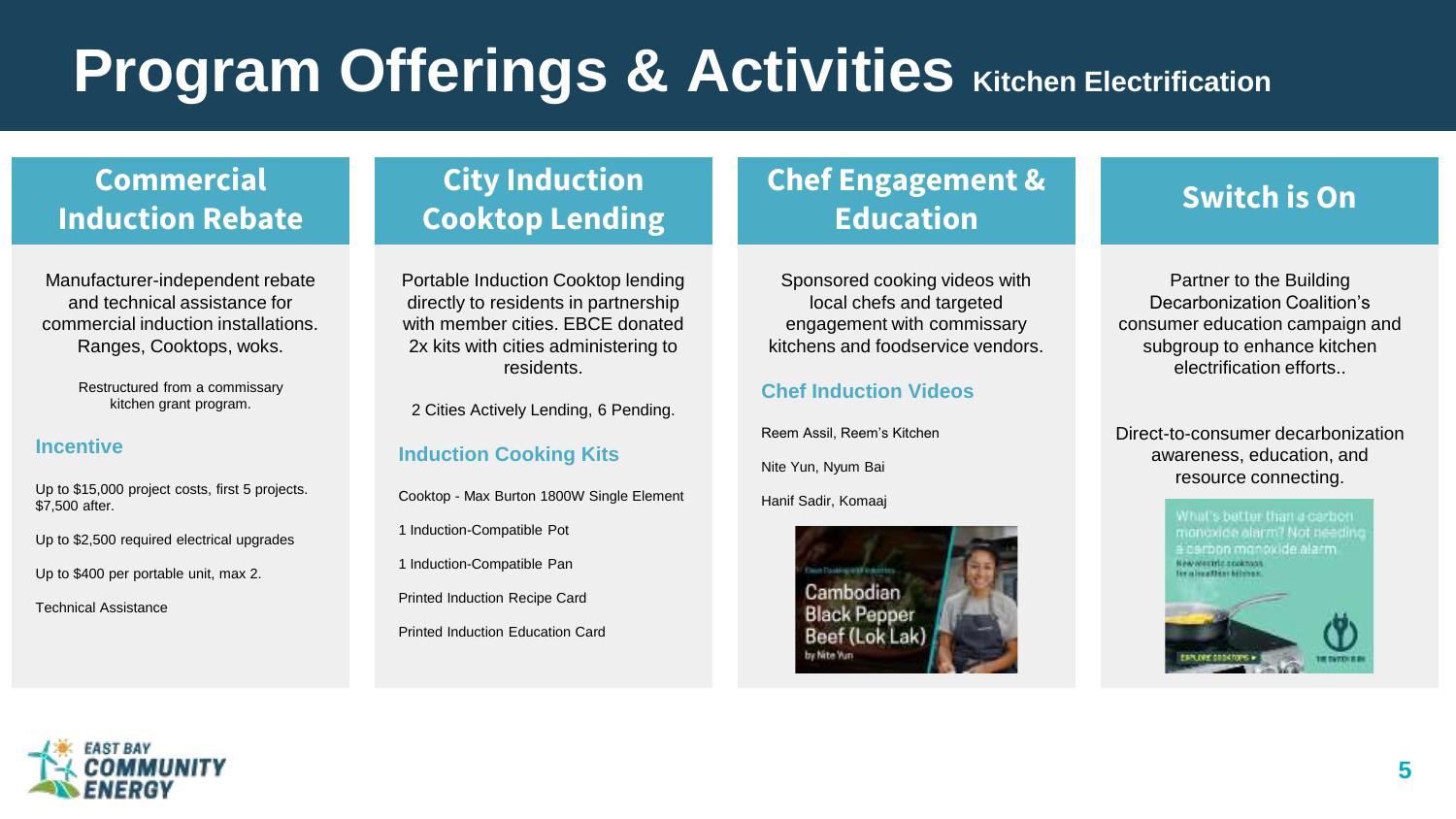# **Program Communications**

## **Commercial Induction Rebate**

A mixed bag of targeted, direct marketing and community supported outreach.

### **Community Outreach**

Language-diverse chambers of commerce, city newsletters

Multilingual program materials

#### **Direct Outreach**

Targeted email marketing based on NAICS code

Direct outreach to community food service organizations and commissary kitchens

## **Chef Engagement & Education Switch is On**

Sponsored ad placements and conventional media channels.

Culturally and language diverse

#### **Ad Placements**

Sunset Magazine

Local Publications - Berkeleyside, Oaklandside



Leveraged consumer education materials in paid advertising across social media, local publications, and traditional media.



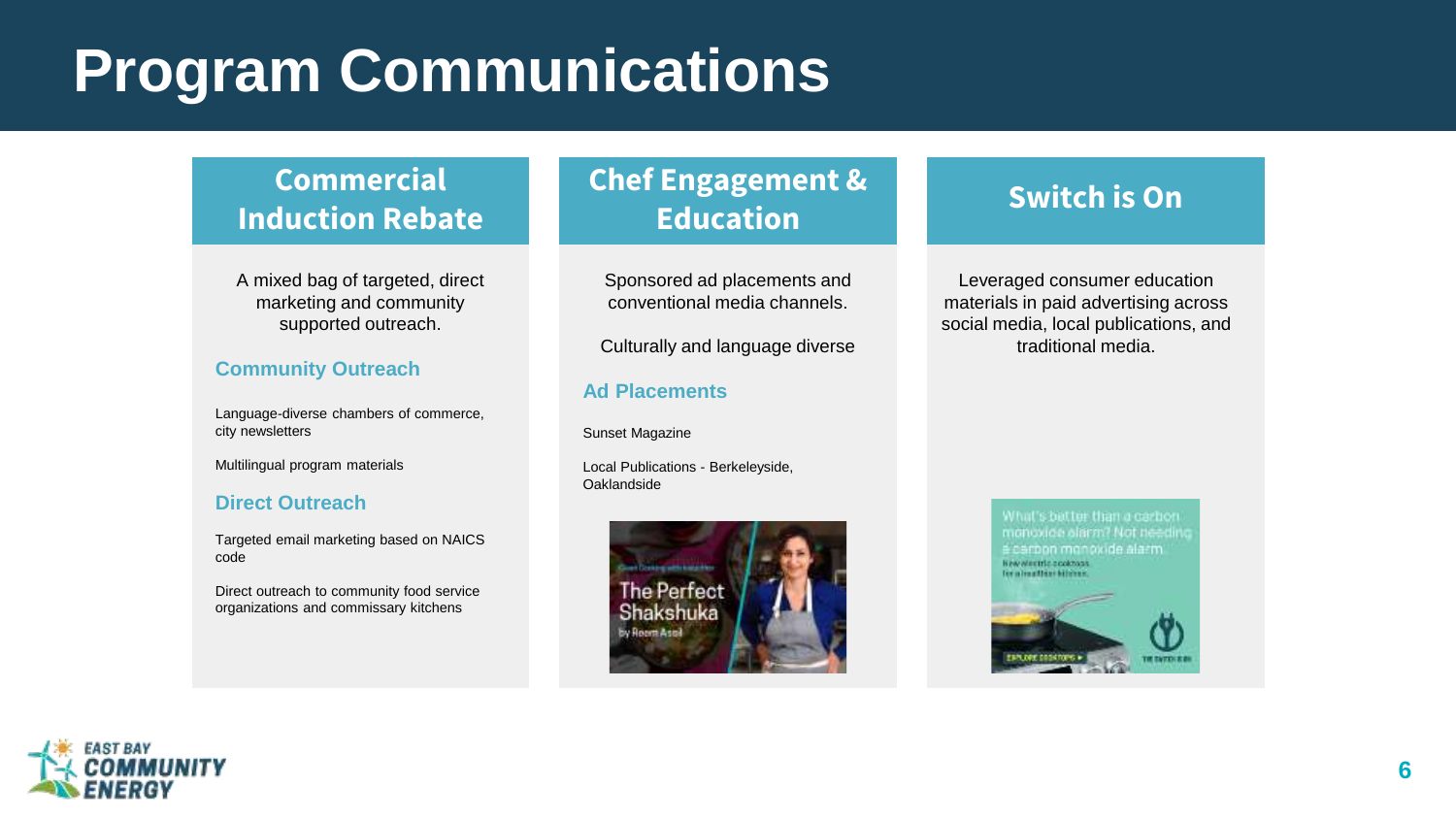## **Shakshuka with Reem Assil on Induction**

with support from Celery Design & The **Understory** 





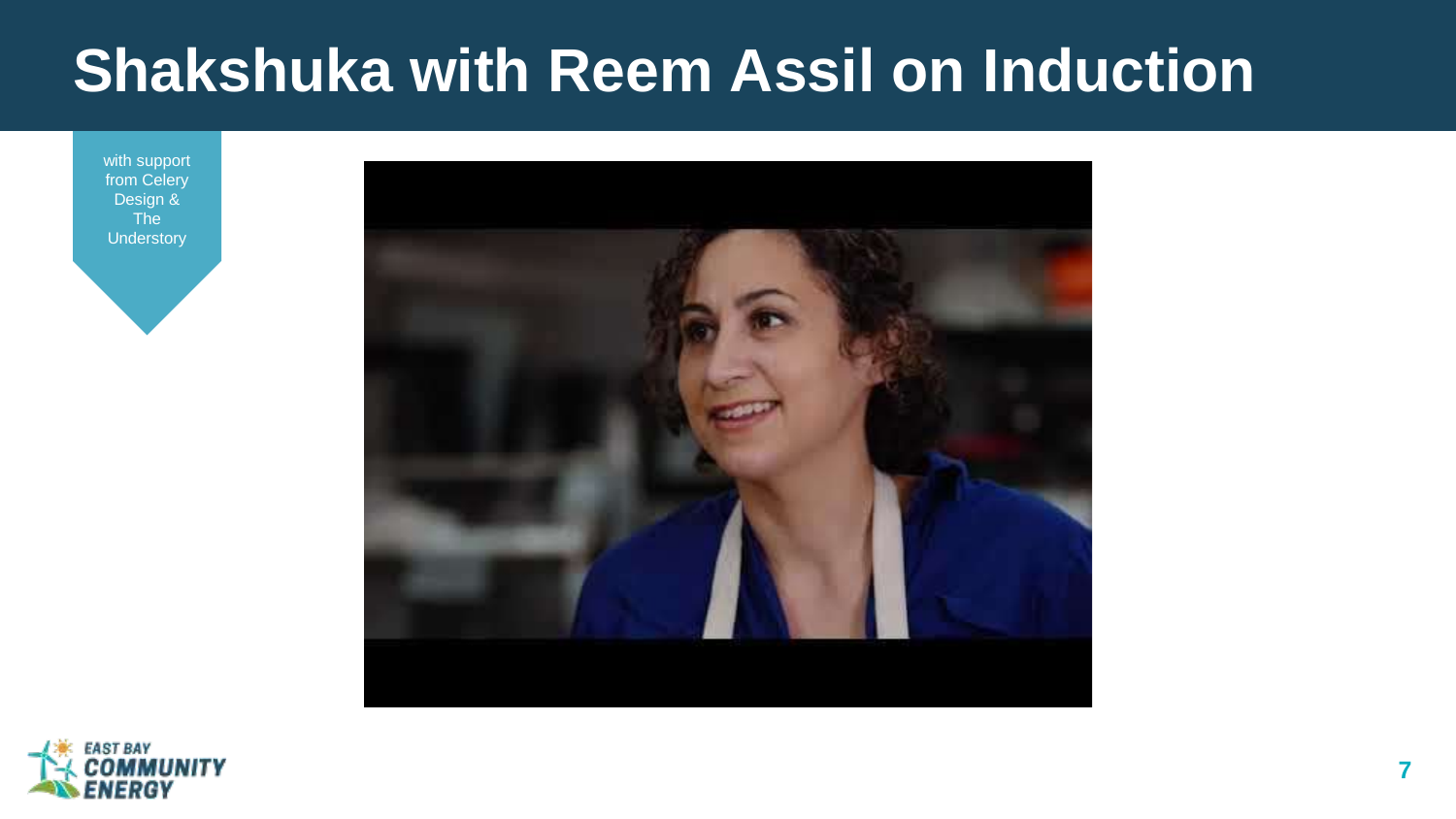## **Trends and Lessons Learned**

### **Commercial Induction Rebate**

Foodservice industry is timeconstrained, operating on thin margins, and either skeptical or unfamiliar with electric alternatives.

#### **Trends & Lessons**

Direct outreach was the most effective in gaining interest.

Projects that allow induction in addition to existing gas have greater buy-in.

## **City Induction Cooktop Lending**

Lending is time-intensive but interest is there.

#### **Trends and Lessons**

Residents have high interest and curiosity as indicated by high demand

Coordinating with cities is difficult due to bandwidth constraints

## **Chef Engagement & Education**

Some chefs are interested, others are very much not. Vendors are interested but face barriers that prevent them from acting.

#### **Trends and Lessons**

Food service vendors lack incentive to stock induction due to low demand

- Potential stranded assets
- Unaware of the changing policy landscape to support electrification

Chefs need education, experience, and funding to make the stars align

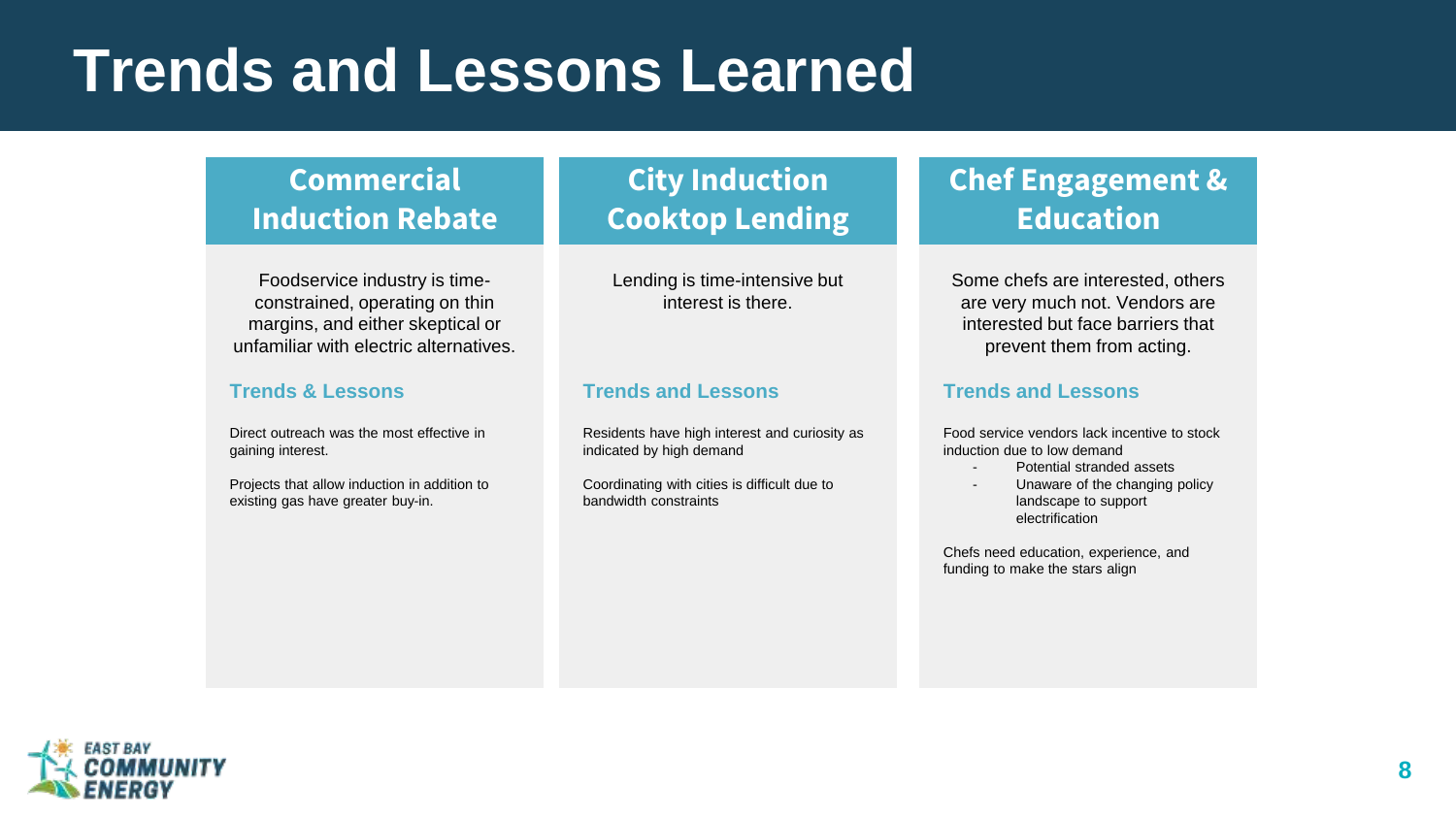## **Future Plans**

## **Contractor Induction Lending**

3rd party administered lending program directly to residents

Distributed lending throughout service territory in partnership with cities

Induction education

## **Induction Campaign**

Comprehensive induction campaign targeting education, awareness, and experiences.

Hands on experiential elements virtual cooking classes

Community-based video content creation with local creators from our cities